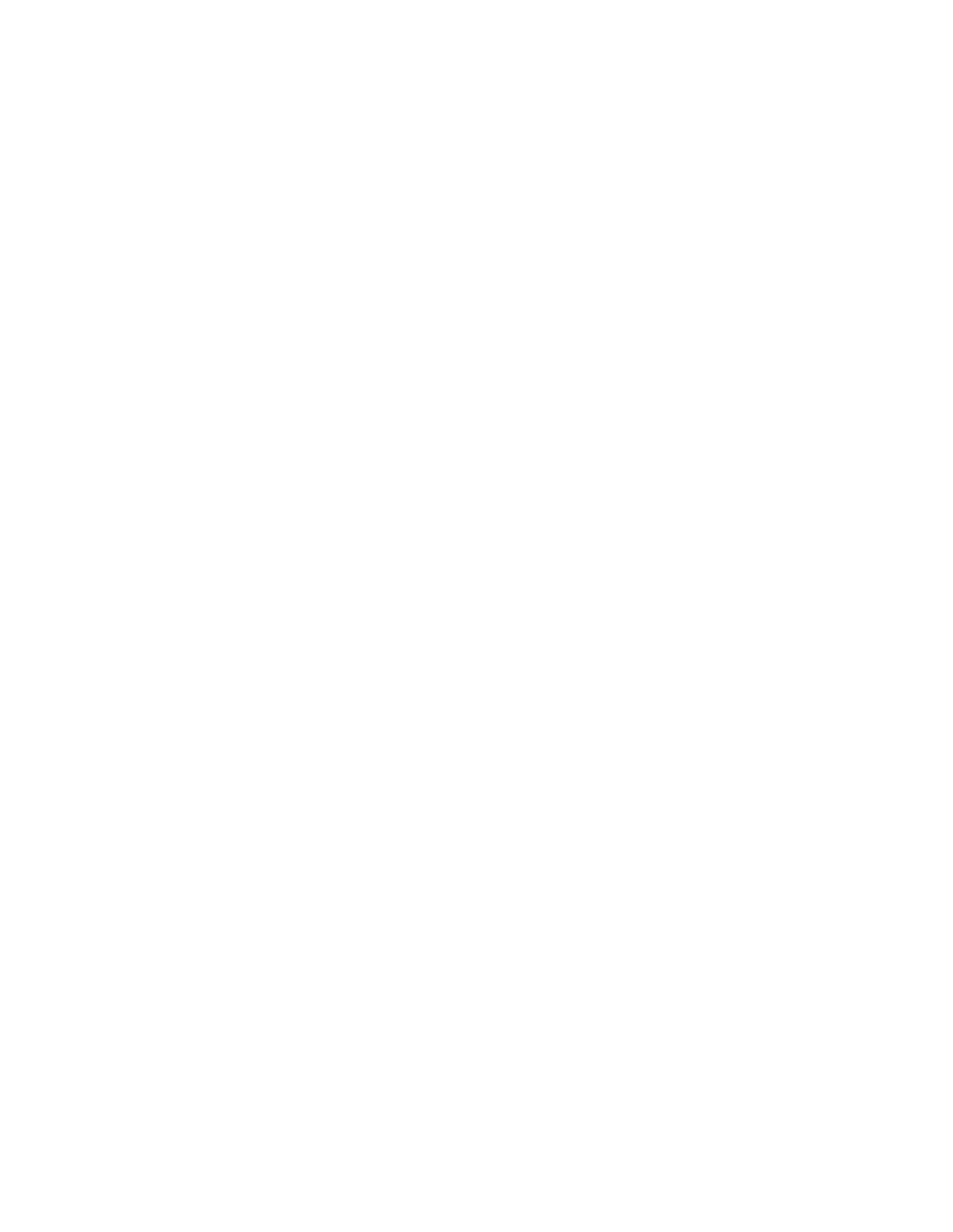# Chapter 11: **Child Fatality Reviews**

# <span id="page-2-0"></span>**Child Fatality Reviews**

## <span id="page-2-1"></span>**1. Purpose of Child Fatality Reviews**

Engaging in a retrospective review of the circumstances around a child death aims to accomplish three key goals:

- Protect the safety and well-being of children, especially surviving siblings and other children in the household of the deceased child;
- Identify actions to help prevent similar fatalities in the future; and
- Identify appropriate and legitimate individual and systemic accountability for child welfare actions taken prior to and subsequent to a child fatality.

# <span id="page-2-3"></span><span id="page-2-2"></span>**2. Role of OCFS in Child Fatality Reviews**

#### **Requirements**

Under New York State law, the Office of Children and Family Services (OCFS) must prepare and issue a fatality report, except if a fatality report is prepared by an OCFS approved local or regional child fatality review team (CFRT), for all child fatalities in the following categories [SSL §20(5)(a)]:

- A report involving the death of a child is made to the New York Statewide Central Register of Child Abuse and Maltreatment (SCR);
- A child who, at the time of their death, is in the care and custody, or the guardianship and custody, of the local department of social services (LDSS) or a voluntary authorized agency (VA), other than a child who is a vulnerable person as defined in SSL §488(15);<sup>1</sup>
- A child for whom the LDSS has an open Child Protective Services (CPS) case at the time of their death. This includes cases in the investigative track and the Family Assessment Response (FAR) track, and cases where protective services are being monitored or provided by CPS; or
- A child for whom the LDSS has an open Preventive Services case at the time of their death.

When a CFRT prepares the fatality report, OCFS does not have to prepare a separate report, but OCFS is ultimately responsible for reviewing and issuing the report developed by the CFRT. Please see **Section A.3**, *Role of Child Fatality Review Teams in Child Fatality Reviews* [SSL §422-b].

# <span id="page-2-4"></span>**Responsibilities**

SSL §20(5)(a) states that when a child dies under one of the circumstances described above, OCFS is responsible for taking the following actions:

<sup>1</sup> As per the Protection of People with Special Needs Act (Chapter 501 of the Laws of 2012), OCFS is not responsible for issuing fatality reports involving children in residential facilities or programs. These fatalities are reported to and investigated by the Justice Center for the Protection of People with Special Needs.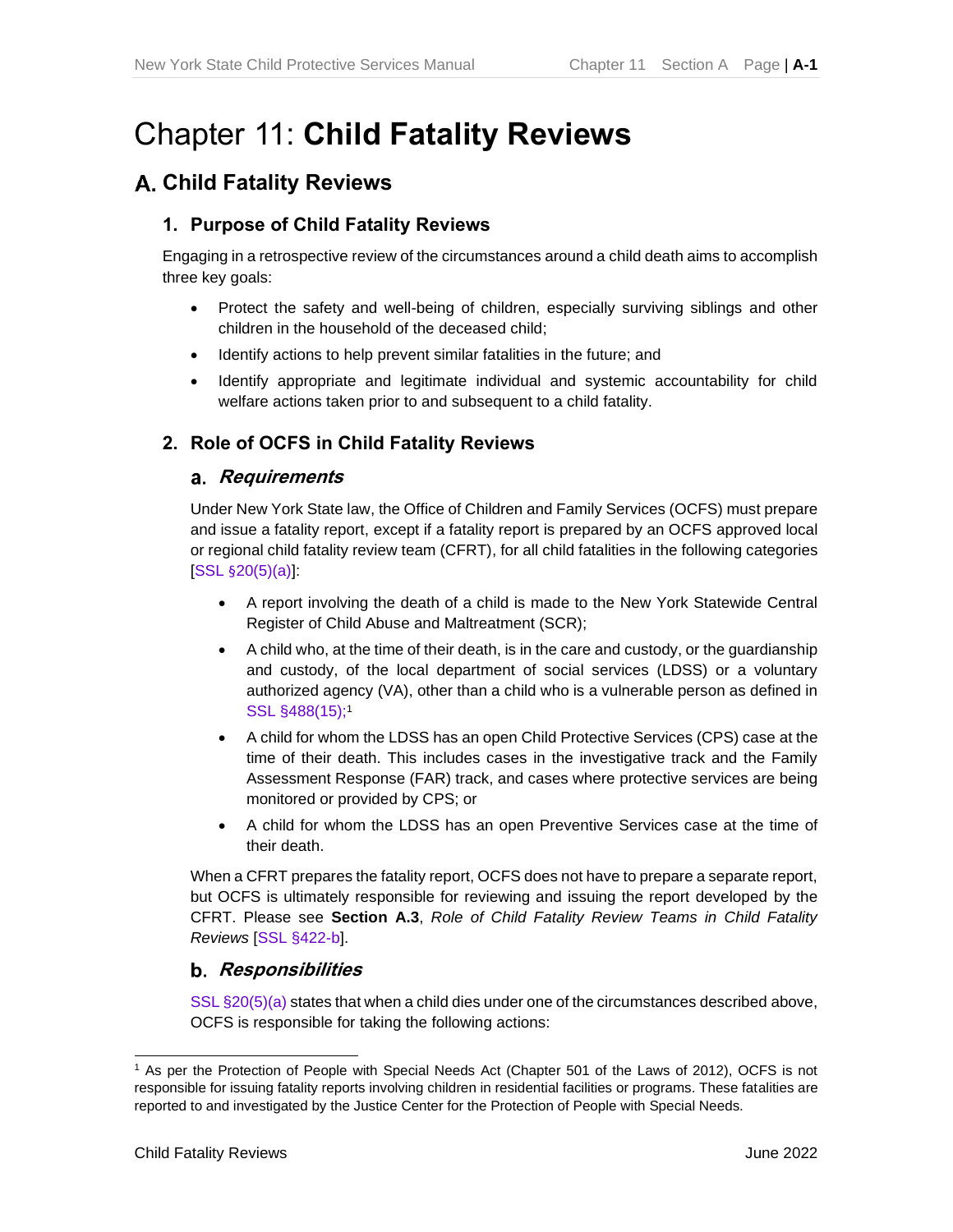- Investigate, or provide for the investigation of, the cause and circumstance surrounding such death. "[P]rovide for the investigation" means overseeing the investigative activities of an LDSS.
- Review the investigation of the cause and circumstances surrounding the death.
- Prepare and issue a report on each death unless such report is issued by an approved CFRT in accordance with SSL §422-b.

As a result of the Protection of People with Special Needs Act [Chapter 501 of the Laws of 2012], OCFS is no longer responsible for issuing fatality reports involving children in the care of residential facilities or programs licensed, certified, or operated by OCFS. These fatalities are reported to and investigated by the Justice Center for the Protection of People with Special Needs (Justice Center), which is also responsible for issuing the associated reports. Authorized agencies must still notify OCFS within 24 hours of the death of any child in foster care where the investigation of the fatality is under the jurisdiction of the Justice Center, even though OCFS will not be issuing the report [18 NYCRR 441.7(c)(1)].

Once an IFCR is finalized, OCFS is responsible for sending the report to:

- The LDSS in the county where the child's death occurred;
- The chief executive officer in the county where the child's death occurred;
- The chairperson of the local legislative body of the county where the child's death occurred; and
- The LDSS that had care and custody, or custody and guardianship, of the child, if different than the LDSS in the county where the death occurred [SSL §22(5)(c)].

OCFS also must notify the Temporary President of the State Senate and the Speaker of the State Assembly when a child fatality report is issued. The law provides for certain circumstances in which a report may be released to the public. Please see **Section B.2.b.** of this chapter for a specific discussion of public release.

#### <span id="page-3-0"></span>**3. Role of Child Fatality Review Teams in Child Fatality Reviews**

Social Services Law §422-b allows for the establishment of Child Fatality Review Teams (CFRTs). A CFRT may be established at a local or regional level, with the approval of OCFS, for the purpose of investigating child fatalities in any of the categories on which OCFS is required to investigate and report, and for the purpose of preparing a child fatality report for any of those child deaths [SSL §§20(5)(a) & 422-b(1)]. A CFRT is also authorized to investigate the unexplained or unexpected death of any child under the age of 18 [SSL §422-b(1)].

#### <span id="page-3-1"></span>**Members / Structure**

A CFRT must include representatives from [SSL §422-b(3)]:

- Child Protective Services
- OCFS
- County Department of Health, health commissioner (or designee), or public health director (or designee)
- Medical Examiner or Coroner's office
- District Attorney's office
- County Attorney's office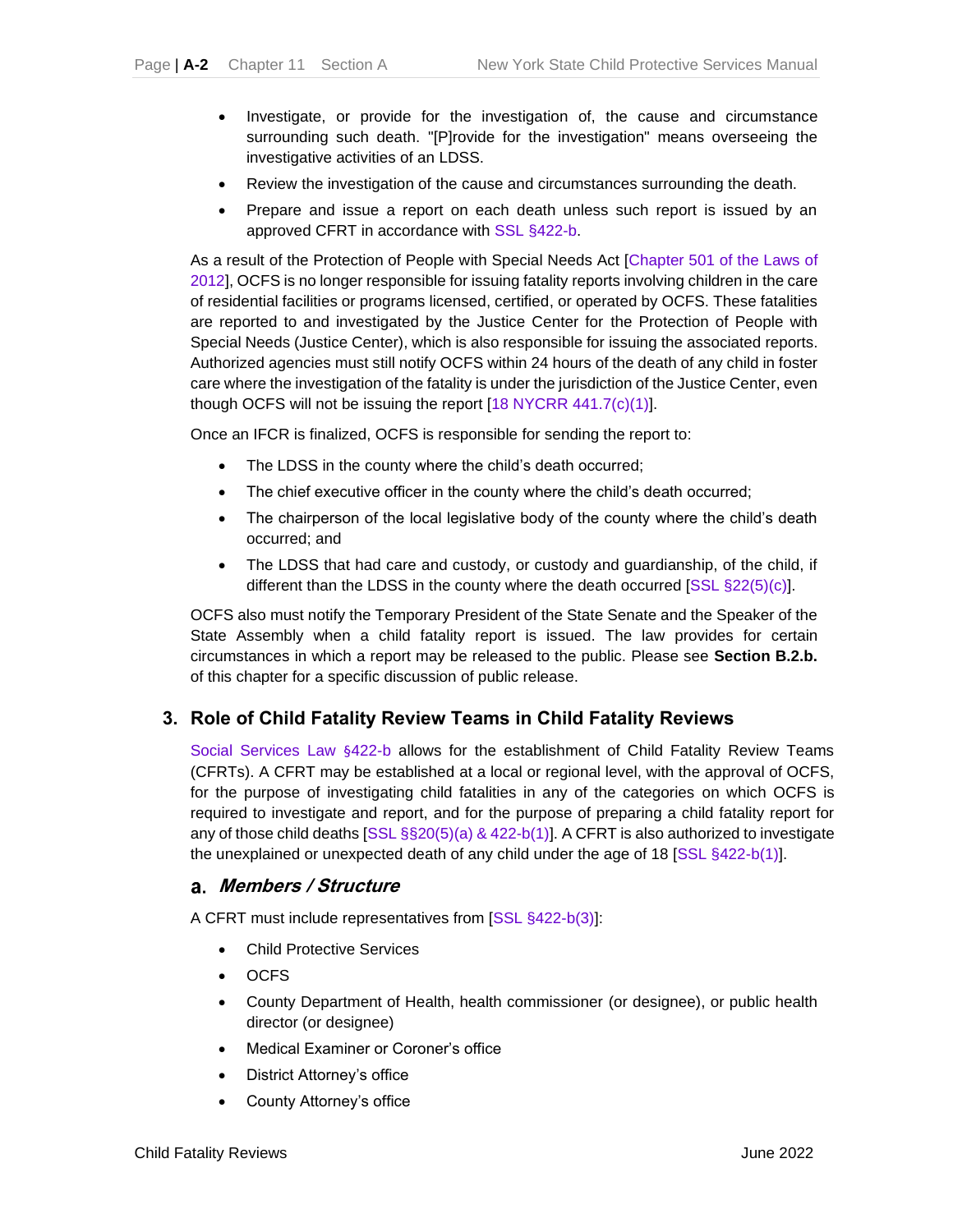- Local and State law enforcement
- Emergency Medical Services
- A pediatrician or comparable medical professional, preferably with expertise in the area of child abuse and maltreatment or in forensic pediatrics

While not statutorily required to do so, a CFRT may also include representatives from:

- Units of the local department of social services other than CPS
- Domestic violence agencies
- Mental health agencies
- Substance abuse programs
- Hospitals
- Local schools
- Family Court

Each CFRT has a team coordinator who engages in administrative and programmatic work to support the team's missions. For example, the team coordinator determines which cases to review according to the team's protocols and organizes team meetings.

The team coordinator must submit an annual child fatality report to OCFS summarizing:

- The number of deaths reviewed;
- The number of team meetings;
- The number of Section 20(5) Child Fatality Reports prepared by the CFRT, if any;
- Data from team reviews, including patterns, trends, findings, and recommendations for improved practice;
- Community interventions; and
- The practices and functioning of the team.

#### <span id="page-4-0"></span>**Responsibilities**

Approved CFRTs may investigate the death of any child who dies under any of the circumstances cited in SSL §20(5)(a). (See **Section A.2.a,** *Requirements.*) A CFRT also may review the unexplained or unexpected death of any child under the age of 18 [SSL §422-b(1)]. A CFRT may prepare an (ICFR) for any investigation and review conducted by the CFRT of a child fatality falling under the circumstances set forth in SSL §20(5)(a). A CFRT that chooses to conduct an investigation and review of a child fatality and prepare a fatality report has the same authority as OCFS regarding the preparation of fatality reports [SSL §422-b(2)].

CFRTs are authorized by law to access the confidential information in pending or indicated SCR reports  $[SSL \S$422(4)(A)(w)$  and  $422-b(2)$  & (4)]. State law also authorizes CFRT members access to legally sealed unfounded reports for the purpose of preparing such a fatality report  $[SSL \, §422(5)(a)(ii)]$ . CFRTs also have access to any other information, including confidential information (other than information protected by a statutory privilege or information not available pursuant to federal law), that they need to prepare a fatality report [SSL §§20(5)(d); 422-b(2)]. Accordingly, a CFRT that is investigating and/or reviewing a child fatality under  $SSL(5)(a)$ , but that does not issue a report on that fatality, has access to pending and indicated SCR reports, but not to unfounded reports, FAR reports, or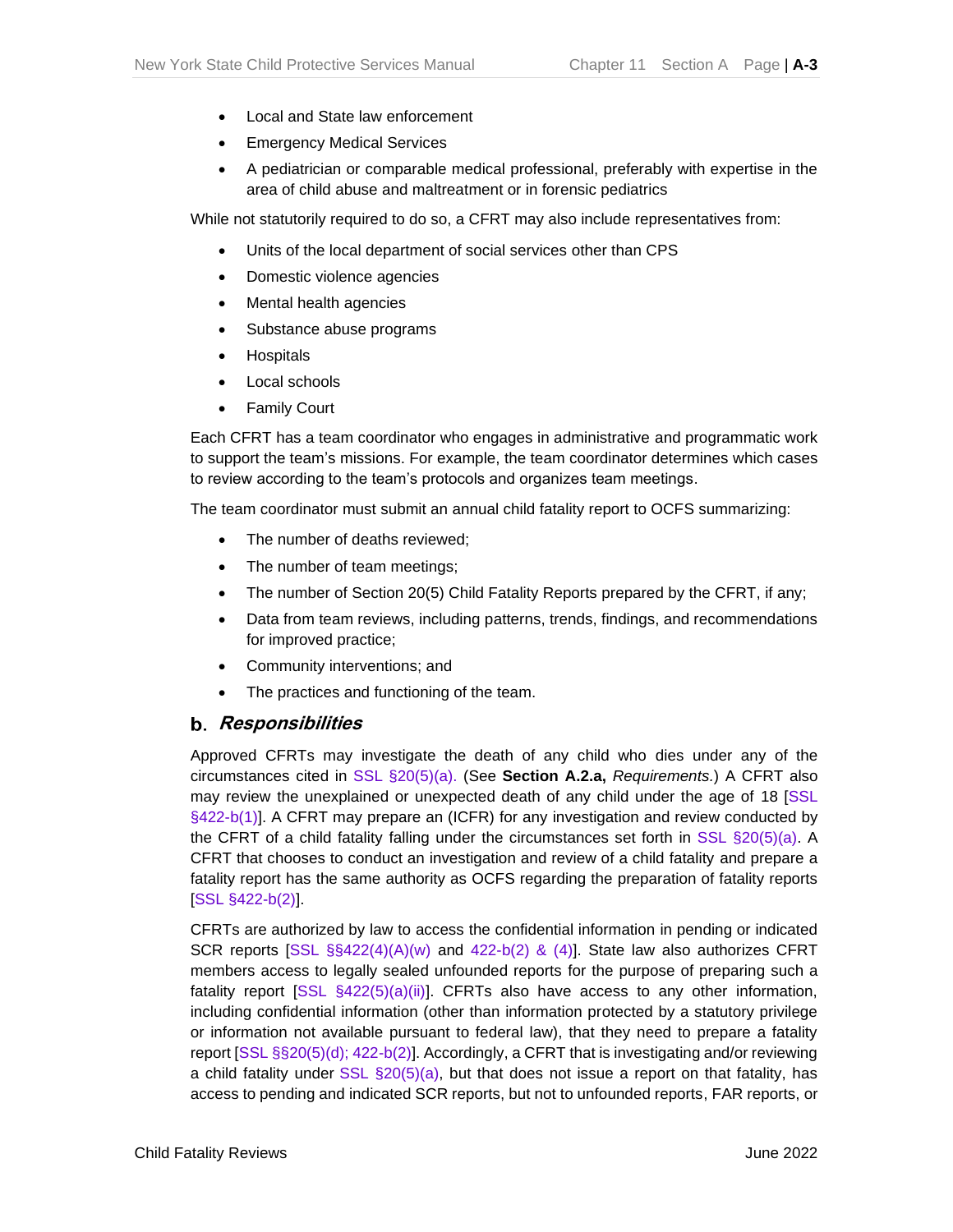other confidential information. LDSSs, authorized voluntary agencies (VAs), and any other agencies are required to provide a CFRT with requested information they are authorized to provide within 21 days of receipt of the request [SSL §422-b(4)].

In addition to reviewing those child fatalities specified in statute [(SSL §20(5)(a)], CFRTs may also choose to review near-fatalities and "expected" or "explained" fatalities. CFRTs cannot be given access, however, to confidential information for such reviews and OCFS does not fund such reviews.

When a CFRT prepares a child fatality report, OCFS is not obligated to prepare a separate fatality report. OCFS is responsible, for reviewing and physically issuing the CFRT-prepared report [SSL §422-b(2) & (6)]. OCFS has the final authority to make any needed modifications to the report prepared by the CFRT.

CFRTs must abide by the same confidentiality and re-disclosure provisions as OCFS regarding child fatality reports [SSL §422-b(6)]. It is imperative that CFRTs strictly protect the confidentiality of the sensitive material they access as part of their duties. Members must sign confidentiality agreements as a condition of their membership on the team.

Each OCFS-approved CFRT must use a written protocol to guide its work and assist team members in their mission. OCFS provides a model protocol that CFRTs can use. (See Appendix L in the OCFS *Child Fatality Review Practice Guidance Manual.)* It is important that each team's protocol include the team's mission and the specific information outlined in the protocol template that describes how the team plans to fulfill its mission. Strong protocols promote the protection of confidentiality and optimize the work of the CFRTs.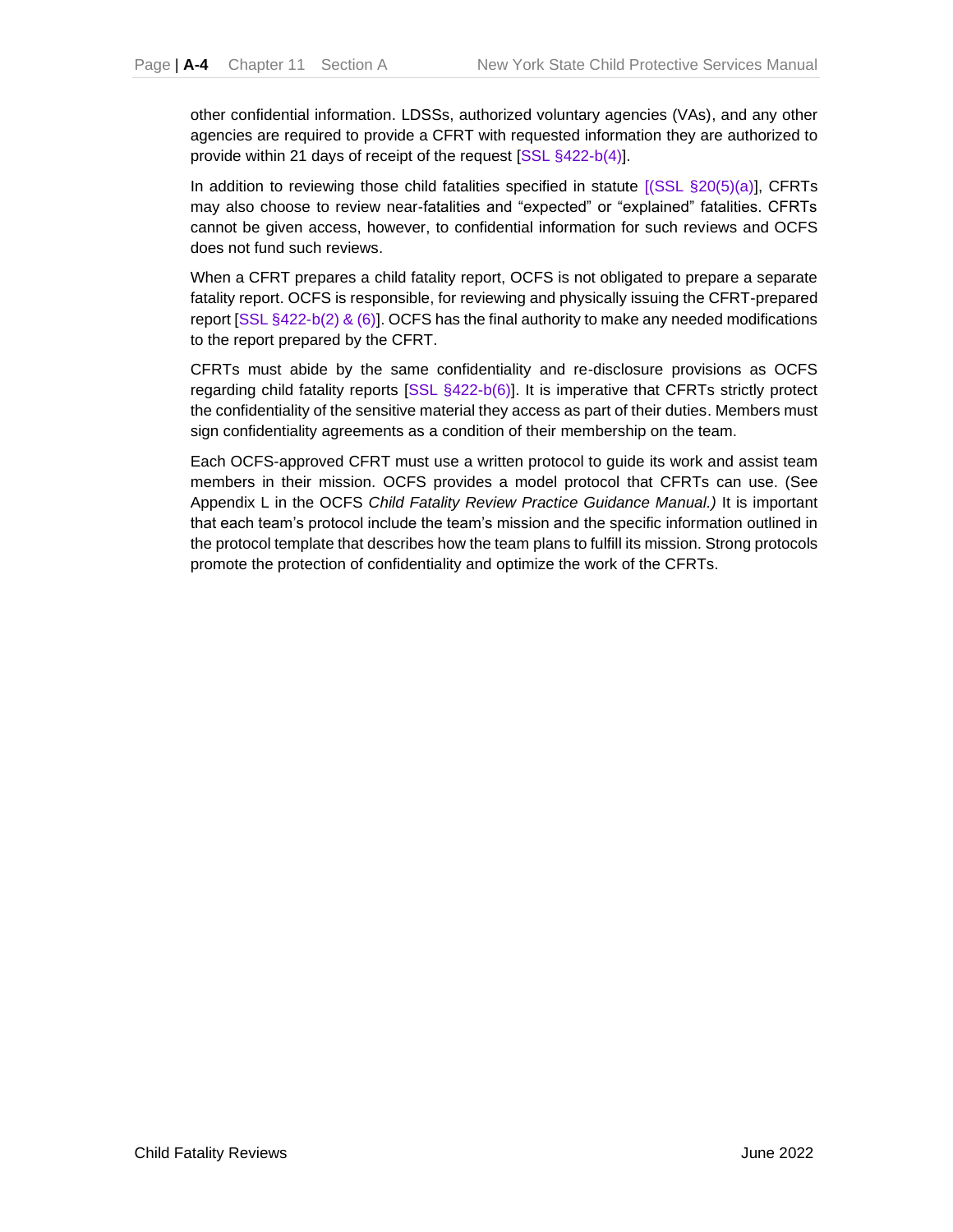# <span id="page-6-0"></span>**Individual Child Fatality Review reports**

# <span id="page-6-2"></span><span id="page-6-1"></span>**1. Contents of the Individual Child Fatality Review report**

## **Structure of the report**

An ICFR is prepared by OCFS or an OCFS approved CFRT, and must contain the following [SSL §20(5)(b)]:

- The cause of death, whether from natural or other causes
- Any extraordinary or pertinent information concerning the circumstances of the child's death
- The identification of child protective or other services provided or actions taken regarding the child and their family (this includes historical information)
- Information concerning whether the child or the child's family had received assistance, care or services from an LDSS prior to the child's death
- Any action or further investigation taken by OCFS or the LDSS since the death of the child
- As appropriate, recommendations for local or state administrative or policy changes
- Written comments provided by any LDSS referenced in the report. The comments must protect the confidentiality and privacy of the deceased child, the child's family and household members, and the source of any report to the SCR; be relevant to the fatality; and be factually accurate.<sup>2</sup>

The IFCR must **not** include**:** 

- Any information that would identify the deceased child, their siblings, the parent(s) or other person legally responsible for the child, or any other members of the deceased child's household;
- The identity of the source of a report made to the SCR, if one was made;
- Any psychological, psychiatric, therapeutic, clinical or medical reports, evaluations, or like materials or information not directly related to the cause of the child's death.

#### <span id="page-6-3"></span>**Assessment of the investigation**

Important purposes of the child fatality review process are to determine whether the LDSS or VA complied with applicable statutes, regulations, and OCFS policies and consistent with that assessment, to reach conclusions about the adequacy of the actions taken and decisions made regarding the subject child, siblings, and other children residing in the household [SSL §§20(2)(b) and 34(3)(d)].

To make these judgments, the reviewer, either OCFS or the CFRT, refers to relevant statutes, regulations, and OCFS policies and applies them to case facts. The reviewer assesses the adequacy of the actions and decisions by considering them in the context of the facts that were available to the LDSS or voluntary agency when the actions took place and the decisions were made.

<sup>2</sup> OCFS. (2015). "The Inclusion of Local Social Services District Comments in Child Fatality Reports" [\(15-OCFS-](http://ocfs.ny.gov/main/policies/external/OCFS_2015/INFs/15-OCFS-INF-09%20The%20Inclusion%20of%20Local%20Social%20Services%20District%20Comments%20in%20Child%20Fatality%20Reports.pdf)[INF-09\)](http://ocfs.ny.gov/main/policies/external/OCFS_2015/INFs/15-OCFS-INF-09%20The%20Inclusion%20of%20Local%20Social%20Services%20District%20Comments%20in%20Child%20Fatality%20Reports.pdf).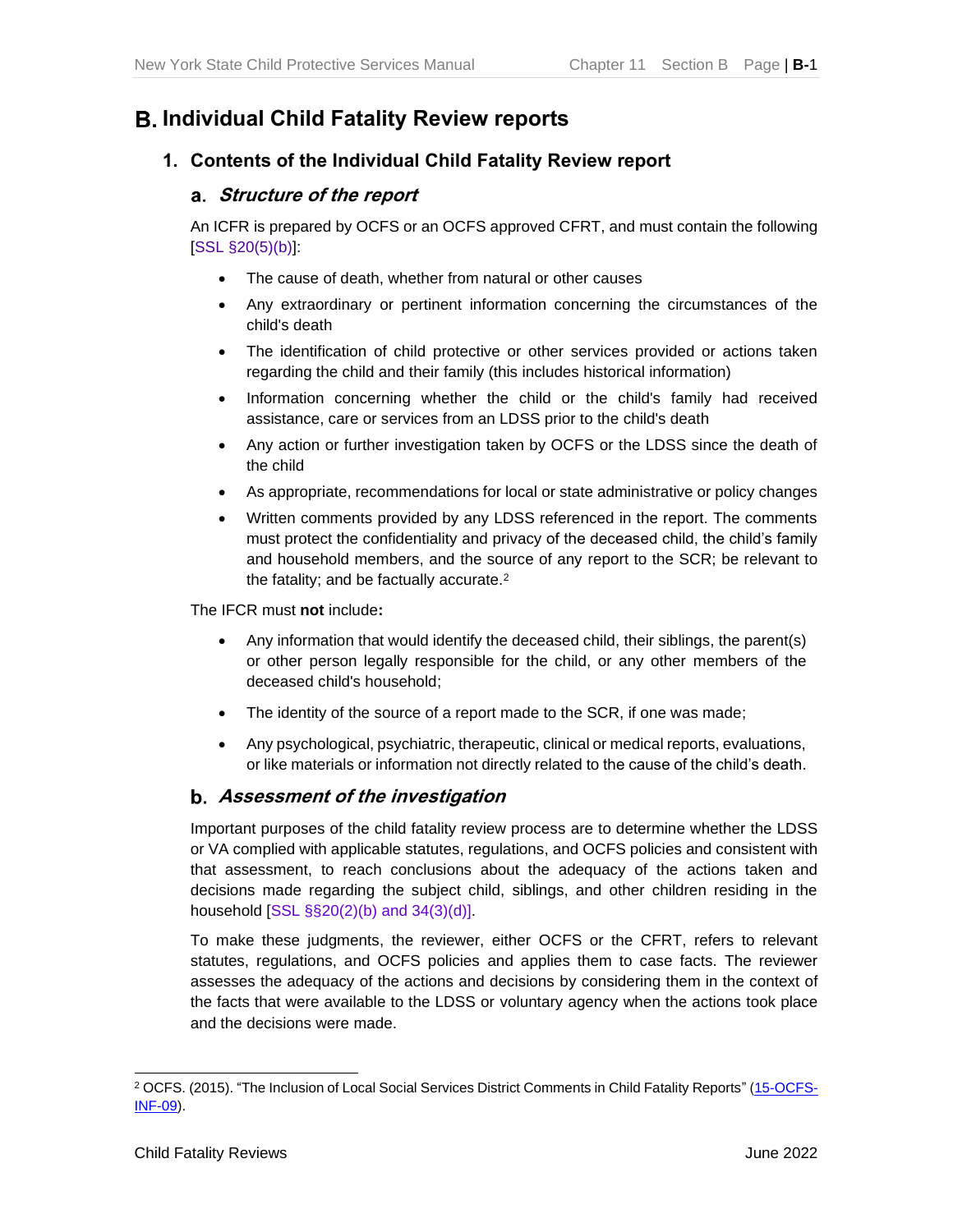In this manner, the reviewer identifies the LDSS's or VA's case practice strengths and needs. The information in the case record is weighed against standards for good practice, regarding such elements of case practice as:

- Purposeful information gathering;
- Solution focused interviewing;
- Family engagement;
- Quality of case contacts; and
- Collaboration and coordination activities with other professionals.

This assessment of actions and decisions may lead the review team to make relevant recommendations for improvements that fall within the scope of New York State laws, regulations, and OCFS policies. This assessment of case practice strengths and needs is then used to inform the development and implementation of strategies to improve practice.

### <span id="page-7-1"></span><span id="page-7-0"></span>**2. Sharing the Individual Child Fatality Report**

#### **Requirements**

While a CFRT may write an IFCR, OCFS has final responsibility for the report and its contents, and only OCFS can issue the report [SSL §§20(5)(c) & 422-b(6)].

#### **LDSS Review Prior to Finalizing the Report**

Prior to issuance of a report, OCFS must submit a draft copy of the proposed report to each LDSS referenced in the report for review and comment.<sup>3</sup> A purpose of this sharing is to provide the LDSS the opportunity to correct factual errors or to supply missing information.

In addition, the LDSS may submit comments on the draft report. Any such comments must be submitted within ten days of the receipt of the draft. [SSL §20(5)(c)]. These comments must protect the confidentiality and privacy of the deceased child, the child's family and household members, and the source of any report to the SCR; be relevant to the fatality and pertain to one of the factors that must be addressed in the fatality report; and be factually accurate [SSL §20(5)(b)(vii)]. Comments meeting these requirements must be included by OCFS in the final fatality report.

#### **Distribution of the Final Report**

Once the IFCR is final, but no later than six months after the death of the child, OCFS issues the report to the following officials  $[SSL §20(5)(c)]$ :

- The LDSS Commissioner of the county where the death occurred;
- The LDSS Commissioner who had care and custody, or custody and guardianship, of the child, if different from the LDSS Commissioner in the county where the child's death occurred;
- The chief executive officer of the county (in New York City, the Mayor of the City of New York) where the child's death occurred;
- Outside of New York City, the chairperson of the local legislative body in the county where the child's death occurred; and

<sup>3</sup> See 15-OCFS-INF-09, *[The Inclusion of Local Social Services District Comments in](http://ocfs.ny.gov/main/policies/external/OCFS_2015/INFs/15-OCFS-INF-09%20The%20Inclusion%20of%20Local%20Social%20Services%20District%20Comments%20in%20Child%20Fatality%20Reports.pdf) Child Fatality Reports*.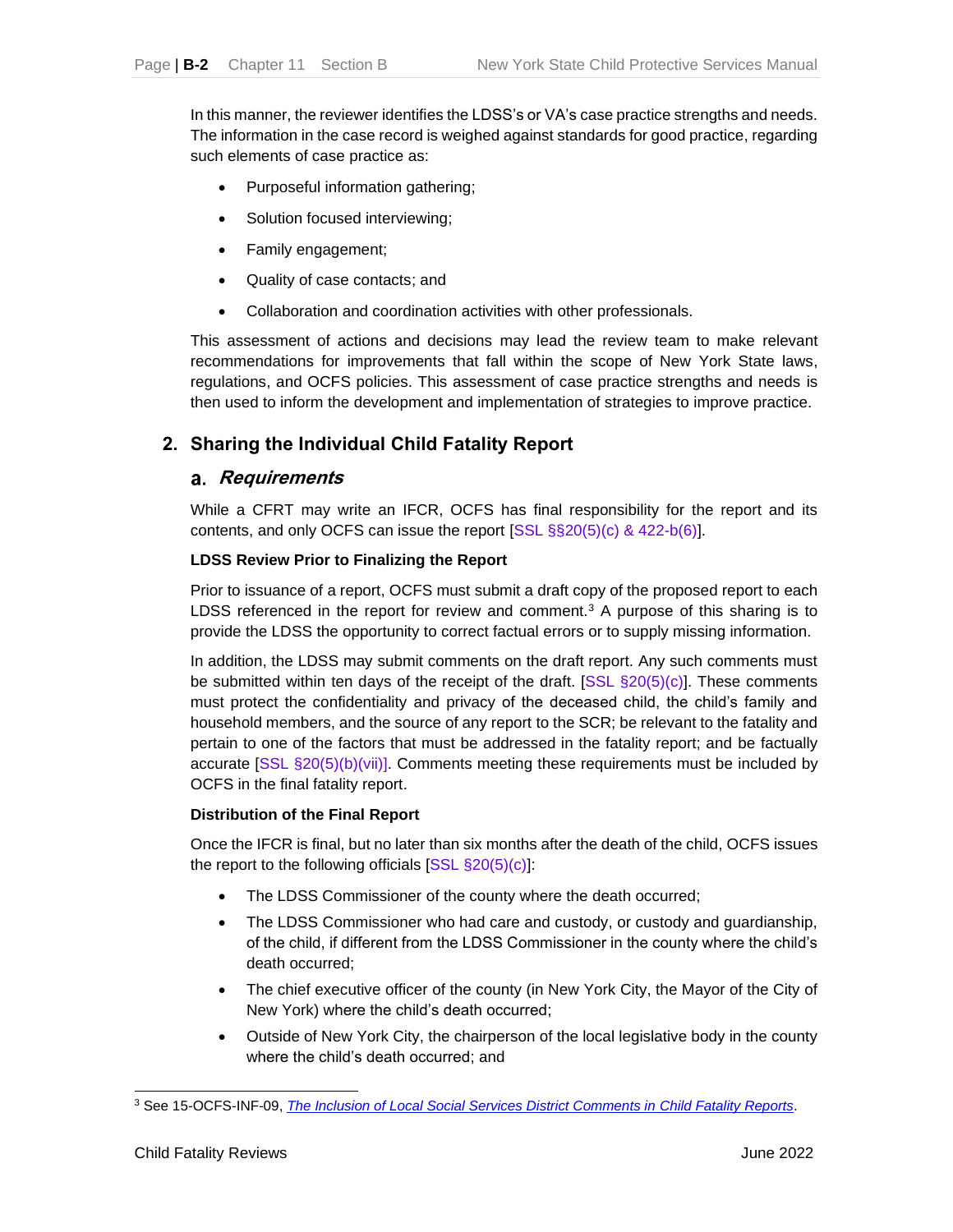• If the death occurred in New York City, the president of the New York City Council

OCFS must also notify the Temporary President of the State Senate and the Speaker of the State Assembly when it issues an IFCR.

OCFS also shares reports about fatalities that occur in New York City with the Public Advocate for the City of New York.

For reports prepared by a CFRT, OCFS must also forward copies of the report to all other CFRTs established under SSL §422-b, as well as to all citizen review panels established pursuant to SSL §371-b, and to the Governor.

### <span id="page-8-0"></span>**Confidentiality / Release to the Public**

When OCFS receives a request for a specific IFCR to be released to the public, OCFS may release the report if OCFS determines that such disclosure is not contrary to the best interests of the deceased child's surviving siblings or to other children in the deceased child's household [SSL §20(5)(b)].

Such a "best interests" determination must be made when there is either a request for the release of an IFCR or a more general, request for multiple reports that is not child-specific. With each request, OCFS must consider various factors including, but not limited to, the potential adverse effects of disclosure on the surviving siblings or other children in any deceased child's household.<sup>4</sup> A "best interests" determination must also be made before releasing an IFCR prepared by OCFS to members of a CFRT.

These confidentiality protections do not preclude OCFS, acting in its supervisory role, from issuing a separate report and findings to the appropriate LDSS or VA that specifically identifies the pertinent parties.

# <span id="page-8-2"></span><span id="page-8-1"></span>**3. LDSS Program Improvement Plans**

#### **Development of an LDSS Program Improvement Plan**

When the review of an investigation of a child fatality finds important statutory or regulatory compliance failures and deficiencies in practice, the LDSS must develop a Program Improvement Plan (PIP) and submit it to its OCFS Regional Office.

OCFS pre-fills a PIP template with the identified deficiencies and the applicable statutory or regulatory citations, and emails the template and any accompanying information to the LDSS. The OCFS Regional Office informs the LDSS of the timeframe for submission of its PIP.

In New York City, staff from the Regional Office and the Administration for Children's Services (ACS) meet within seven days to clarify the issues raised in the report and to offer technical assistance and guidance in developing the plan.

The objective of a PIP is to correct the behaviors and/or conditions that caused the noncompliance issues identified in the Child Fatality Review. The PIP should describe specific corrective strategies, detailing actions and activities that will help the LDSS resolve the identified issue(s). The PIP should indicate how and when those actions and activities

<sup>4</sup> (OCFS, 2008) "Best Interests Determinations on Fatality Reports" (08-OCFS-LCM-14) (OCFS, 2021) *"OCFS Best Interests Determinations Process for Fatality Report Releases"* [\(21-OCFS-LCM-12\)](https://ocfs.ny.gov/main/policies/external/ocfs_2021/LCM/21-OCFS-LCM-12.pdf) *.*